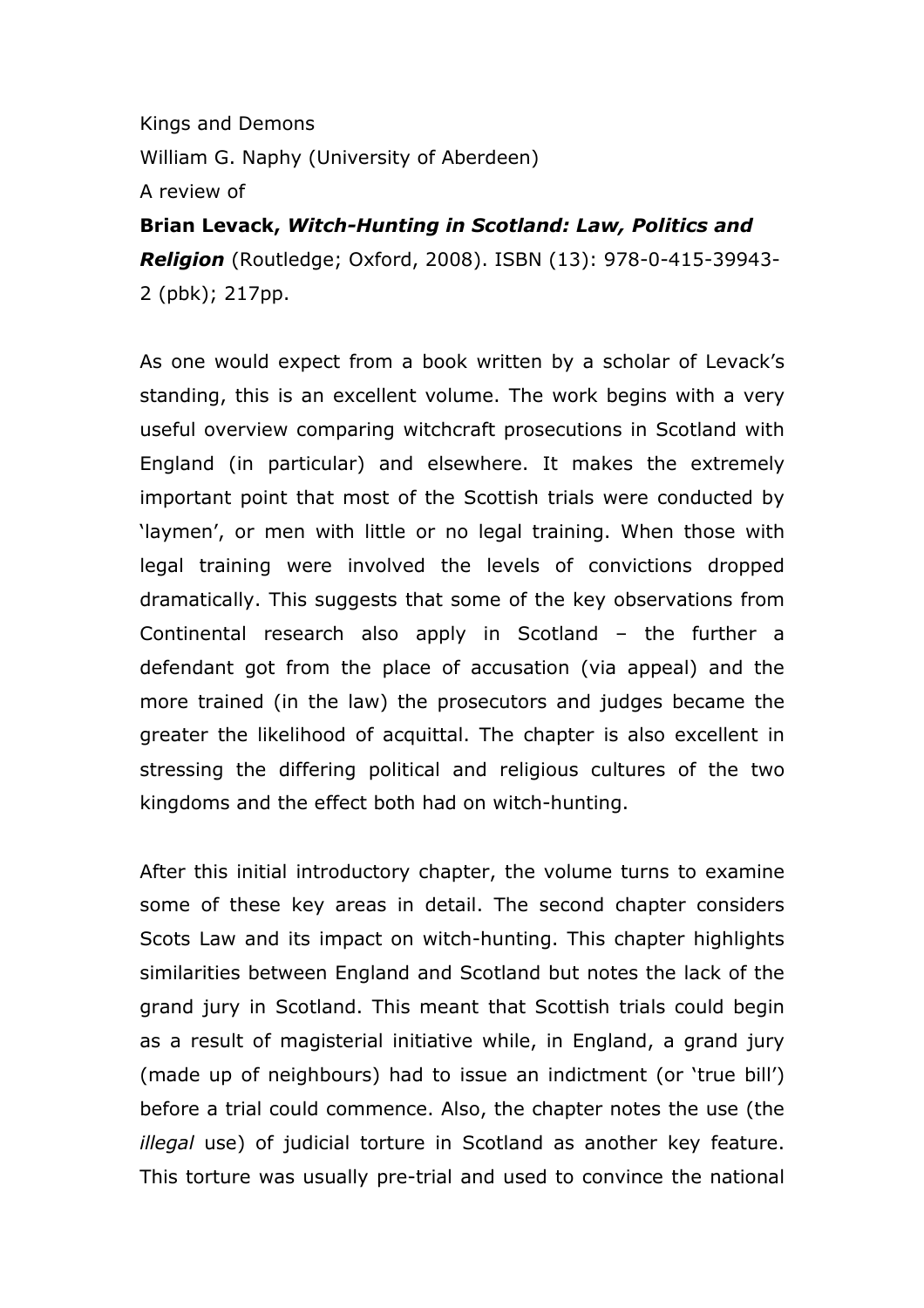officials to allow local officials to pursue investigations and trials. Finally, the chapter closes with a discussion of the prominent role of the Calvinist clergy in the trials as well as the actual 'process' of a witch trial.

The third chapter focuses specifically on the important role of James VI (later James I of England) in witch-hunting and the importance of his experience of witchcraft as part of an alleged treasonous plot against his life (the North Berwick trials). The impact of these trials on his ideas becomes abundantly clear through an evaluation of his Demonologie, the only witchcraft treatise published by any early modern prince. Having set this stage, Levack then considers (in chapter four) the complex situation which emerges throughout Scotland and England during the traumatic period of the Wars of the Three Kingdoms in the 1640s. This chapter highlights the extent to which changes in England which replicated some of the previously discussed idiosyncrasies of Scotland produced an increase in English witch-hunting. This serves to substantiate the emphasis Levack places on these features in producing a distinctly Scottish witchhunt in the earlier period.

The next chapter is a detailed study of Scotland's greatest witchhunt, in 1661-2. Levack places responsibility for this hunt at the feet of 'lesser magistrates' (including local clergy) – an interesting twist on the usual prominence this group has in Calvinism. The sixth chapter focuses on the place witch-hunting and ideas about witchcraft had in evolving ideas of the state, politics and (in the Stuart mind) royal power. In his next chapter, Levack considers a late development in Scottish witchcraft: demonic possession. This is presented as a final stage in ideas about a phenomenon fast being discredited and is located solidly within examples of demoniacs across the Continent in the same period. The final two chapters